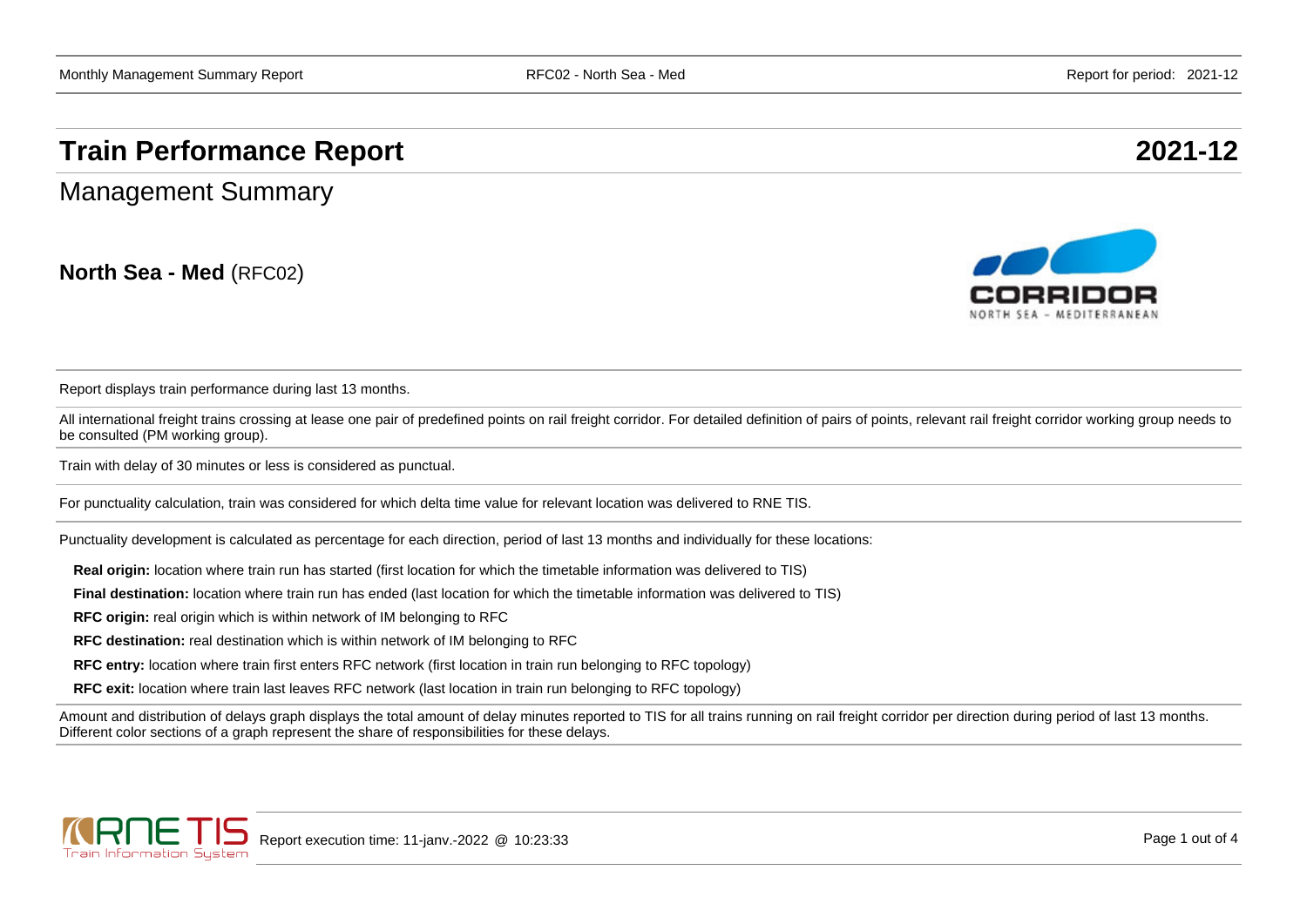



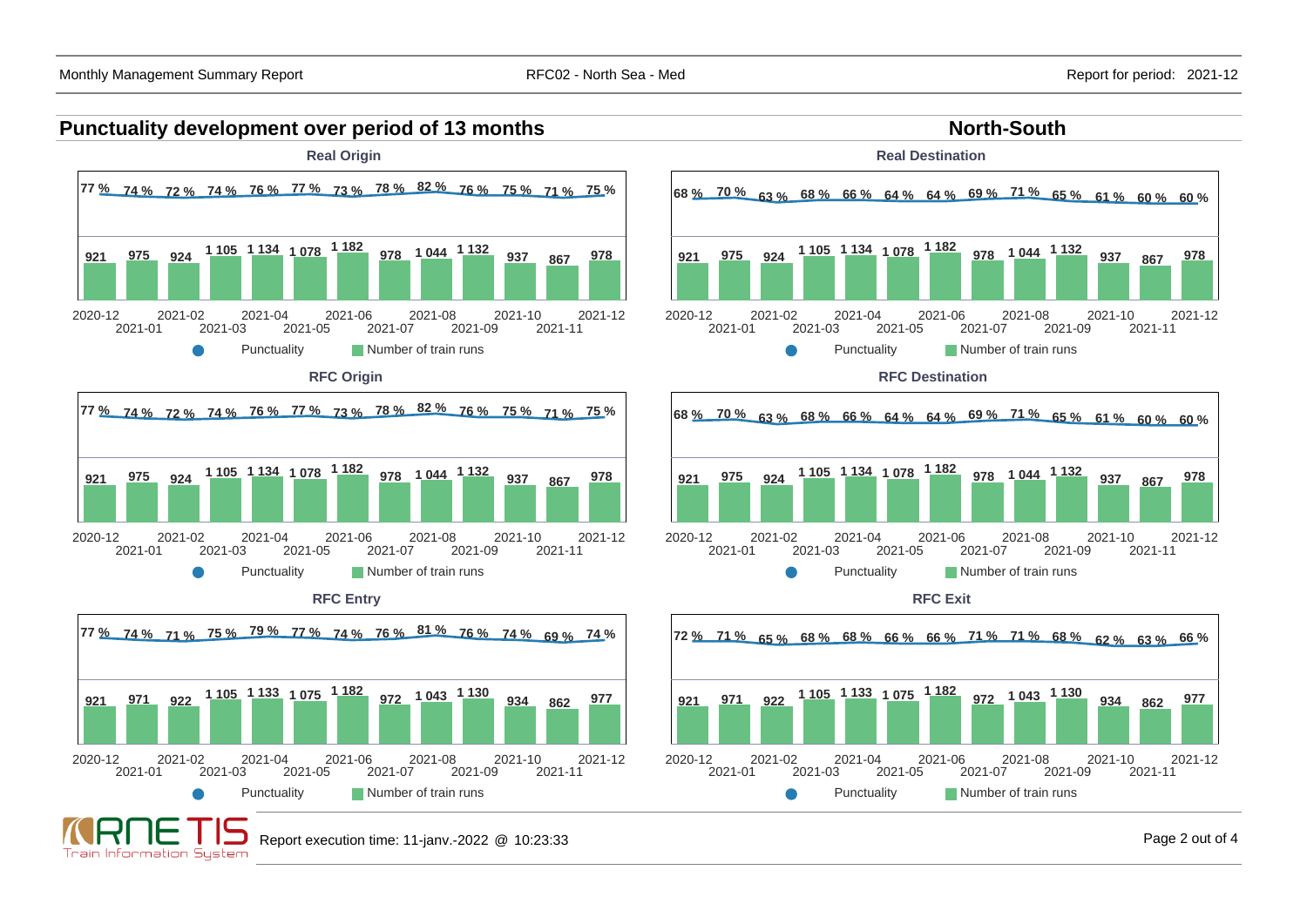Train Information Sustem

## **Punctuality development over period of 13 months South-North South-North**



Punctuality **Number of train runs** 



Punctuality **Number of train runs RFC Destination**





**RFC Exit**



Report execution time: 11-janv.-2022 @ 10:23:33 Page 3 out of 4